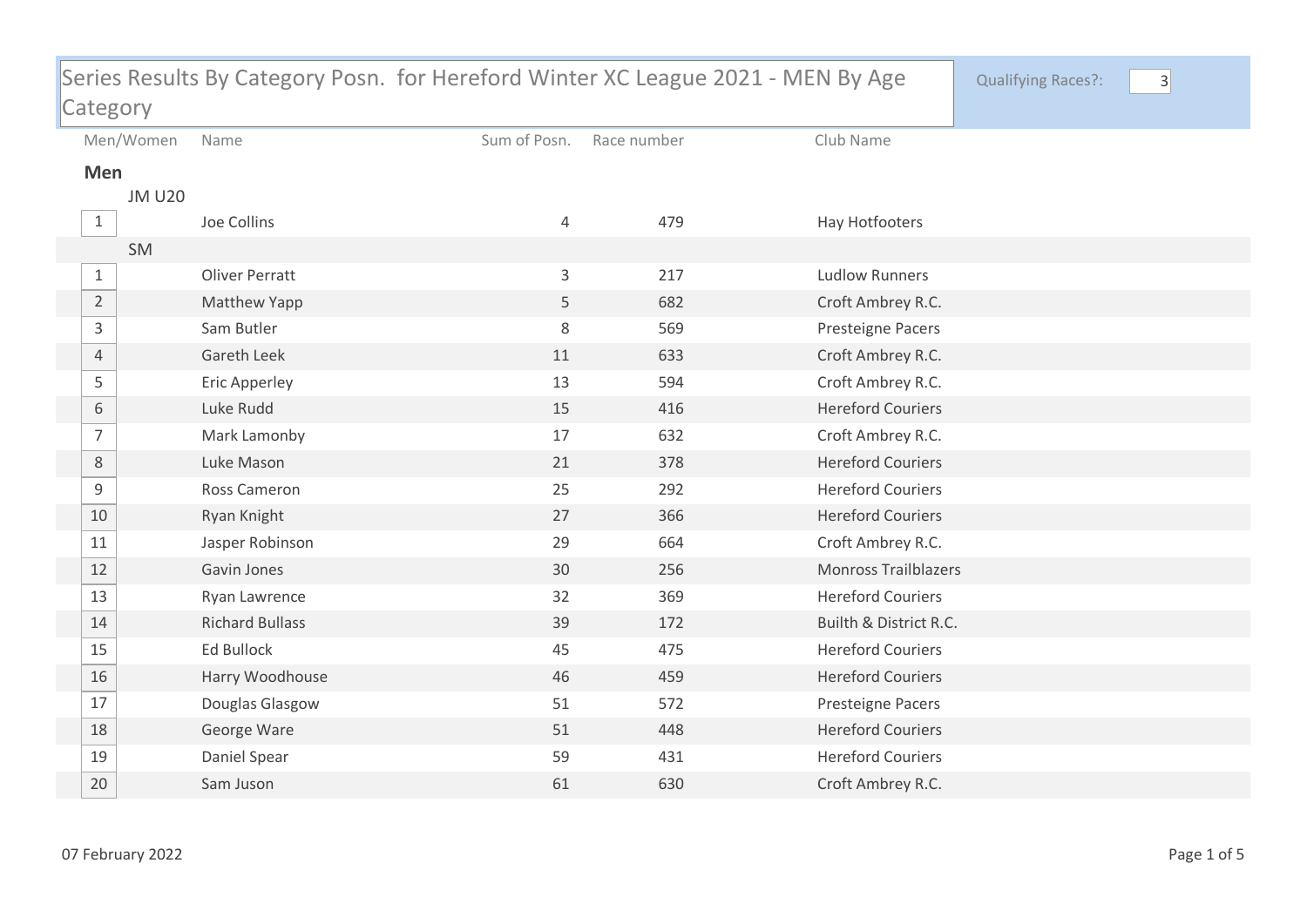| Men/Women      | Name                   | Sum of Posn. | Race number | Club Name                      |  |  |
|----------------|------------------------|--------------|-------------|--------------------------------|--|--|
| 21             | Adam Gray              | 63           | 249         | <b>Monross Trailblazers</b>    |  |  |
| 22             | Aaron Smart            | 71           | 467         | <b>Hereford Couriers</b>       |  |  |
|                | VM 35-39               |              |             |                                |  |  |
| $\mathbf{1}$   | Matt James             | 4            | 355         | <b>Hereford Couriers</b>       |  |  |
| $\overline{2}$ | Luke Gray              | 5            | 252         | <b>Monross Trailblazers</b>    |  |  |
| $\mathsf{3}$   | James Rogers           | 9            | 411         | <b>Hereford Couriers</b>       |  |  |
| $\overline{4}$ | <b>Ben Skinner</b>     | 11           | 425         | <b>Hereford Couriers</b>       |  |  |
| 5              | <b>Steven Flowers</b>  | 13           | 22          | Wye Valley Runners             |  |  |
| 6              | Peter Koval            | 15           | 728         | <b>Hereford Triathlon Club</b> |  |  |
| $\overline{7}$ | Thomas Turner          | 21           | 90          | Builth & District R.C.         |  |  |
| $8\,$          | Dai Harris             | 21           | 110         | Builth & District R.C.         |  |  |
| 9              | <b>Peter Summers</b>   | 25           | 532         | Hay Hotfooters                 |  |  |
| 10             | <b>Thomas Powell</b>   | 28           | 219         | <b>Ludlow Runners</b>          |  |  |
| 11             | Iain Hutchinson        | 31           | 701         | <b>Hereford Triathlon Club</b> |  |  |
| 12             | <b>Phillip Harris</b>  | 32           | 111         | Builth & District R.C.         |  |  |
| 13             | Christian Mason        | 39           | 714         | <b>Hereford Triathlon Club</b> |  |  |
|                | VM 40-44               |              |             |                                |  |  |
| $\mathbf{1}$   | Robin Woods            | 3            | 168         | Builth & District R.C.         |  |  |
| $\overline{2}$ | Chris Grubb            | 5            | 544         | Ledbury & District Harriers    |  |  |
| $\mathsf{3}$   | Mark Radon             | 11           | 571         | Presteigne Pacers              |  |  |
| $\overline{4}$ | James Morgan           | 12           | 694         | <b>Hereford Triathlon Club</b> |  |  |
| 5              | <b>Grant Womack</b>    | 14           | 678         | Croft Ambrey R.C.              |  |  |
| 6              | Haydn O'Reilly         | 15           | 134         | Builth & District R.C.         |  |  |
| $\overline{7}$ | <b>Steve Partridge</b> | 24           | 648         | Croft Ambrey R.C.              |  |  |
| 8              | Tim Farndon            | 25           | 760         | <b>Hereford Triathlon Club</b> |  |  |
|                | VM 45-49               |              |             |                                |  |  |
| $\mathbf{1}$   | Jamie Shingler         | 3            | 222         | <b>Ludlow Runners</b>          |  |  |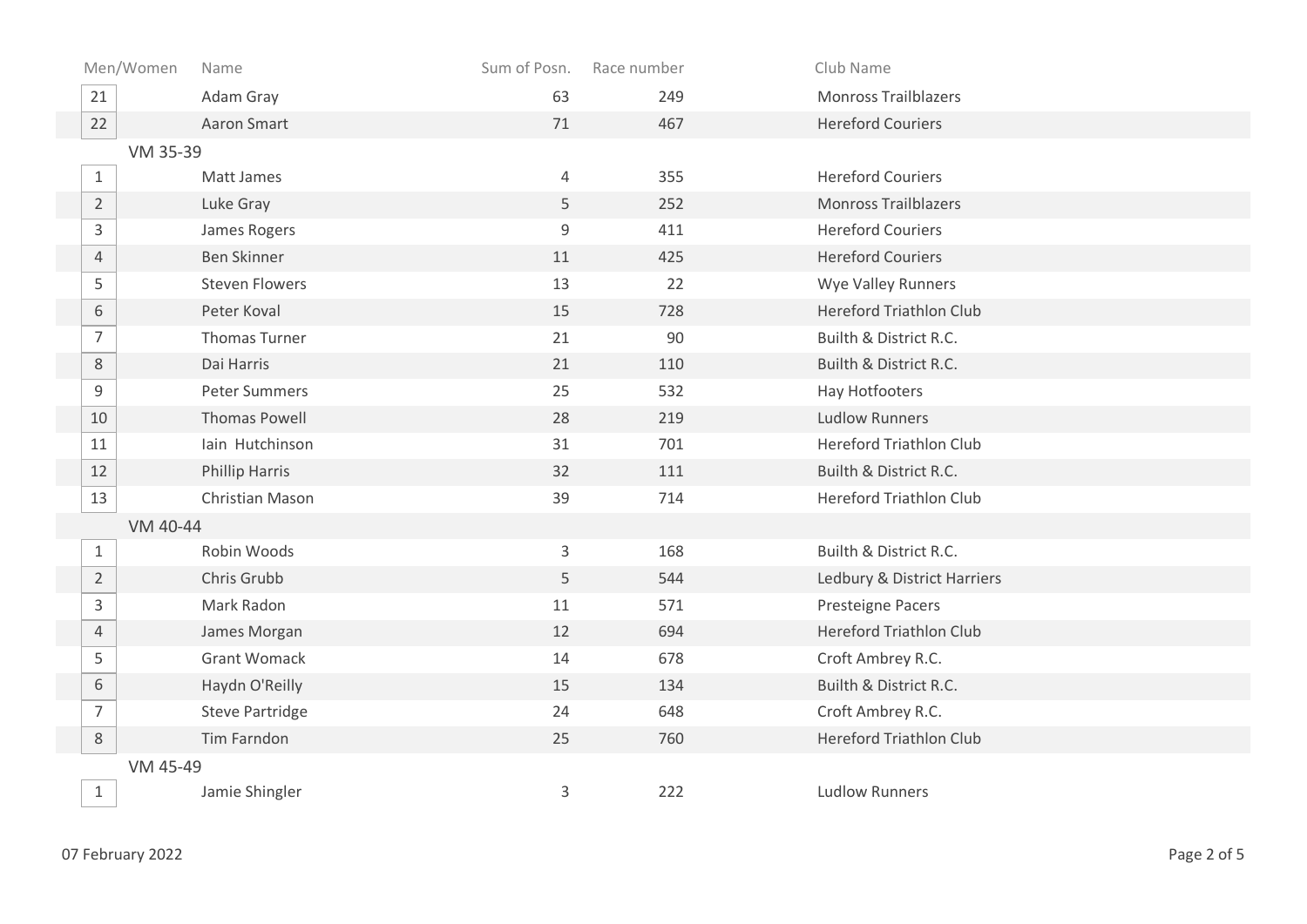| Men/Women      | Name                 | Sum of Posn.   | Race number | Club Name                      |
|----------------|----------------------|----------------|-------------|--------------------------------|
| $\overline{2}$ | David Bannister      | $\overline{7}$ | 553         | Ledbury & District Harriers    |
| $\mathsf{3}$   | Lee Price            | $\overline{7}$ | 138         | Builth & District R.C.         |
| $\overline{4}$ | <b>Matt Ansfield</b> | 15             | 709         | <b>Hereford Triathlon Club</b> |
| 5              | Andy Taylor          | 16             | 691         | <b>Hereford Triathlon Club</b> |
| 6              | Andrew Stephens      | 18             | 264         | <b>Monross Trailblazers</b>    |
| $\overline{7}$ | Paul Parker          | 24             | 213         | <b>Ludlow Runners</b>          |
| $8\,$          | <b>Robert Price</b>  | 27             | 142         | Builth & District R.C.         |
| $\mathsf g$    | James Hinton         | 32             | 200         | <b>Ludlow Runners</b>          |
| 10             | Oliver Cameron-Swann | 32             | 685         | Croft Ambrey R.C.              |
| VM 50-54       |                      |                |             |                                |
| $\mathbf{1}$   | Andy Fisher          | 3              | 715         | <b>Hereford Triathlon Club</b> |
| $\overline{2}$ | Christian Jones      | 6              | 77          | Wye Valley Runners             |
| $\mathsf{3}$   | <b>Stafford Rees</b> | 9              | 146         | Builth & District R.C.         |
| $\overline{4}$ | Simon Norwood        | 10             | 647         | Croft Ambrey R.C.              |
| 5              | Adrian Taylor        | 11             | 564         | Presteigne Pacers              |
| 6              | Paul Mammatt         | 16             | 704         | <b>Hereford Triathlon Club</b> |
| $\overline{7}$ | <b>Steve Mesham</b>  | 19             | 563         | Presteigne Pacers              |
| 8              | David Millichap      | 21             | 640         | Croft Ambrey R.C.              |
| 9              | Alexander Brown      | 27             | 84          | Builth & District R.C.         |
| 10             | Christian Prynne     | 28             | 144         | Builth & District R.C.         |
| 11             | John Jaspers         | 29             | 356         | <b>Hereford Couriers</b>       |
| 12             | Dave Barrett         | 31             | 595         | Croft Ambrey R.C.              |
| 13             | Paul Bouston         | 31             | 716         | <b>Hereford Triathlon Club</b> |
| 14             | Ian Foster           | 37             | 692         | <b>Hereford Triathlon Club</b> |
| VM 55-59       |                      |                |             |                                |
| $\mathbf{1}$   | Nigel Taylor         | 3              | 668         | Croft Ambrey R.C.              |
| $\overline{2}$ | <b>Martin Carter</b> | 5              | 296         | <b>Hereford Couriers</b>       |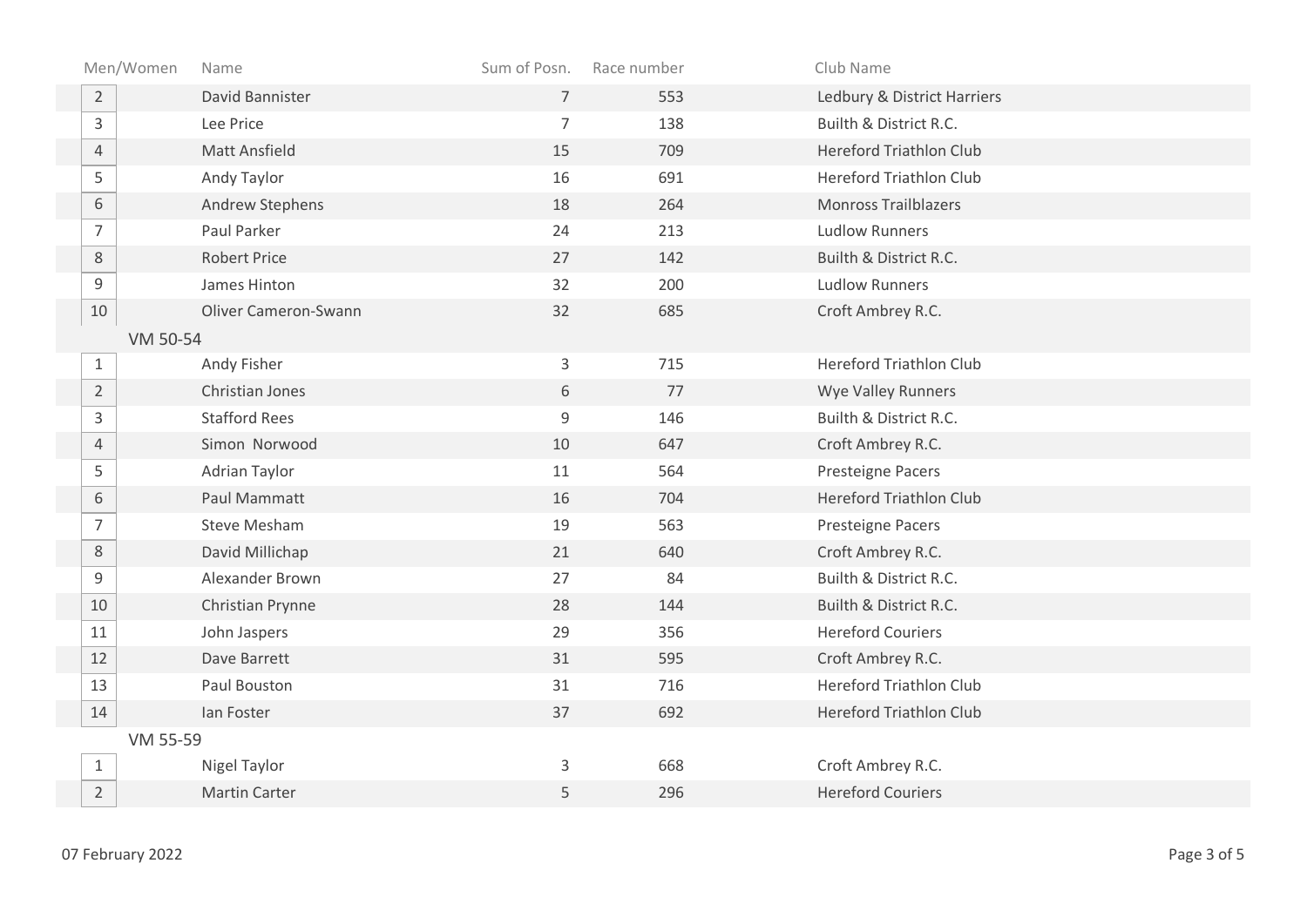| Men/Women      | Name                   | Sum of Posn. | Race number | Club Name                   |
|----------------|------------------------|--------------|-------------|-----------------------------|
| 3              | <b>Richard George</b>  | 9            | 468         | <b>Hereford Couriers</b>    |
| $\overline{4}$ | <b>Stuart Austin</b>   | 10           | 591         | Croft Ambrey R.C.           |
| 5              | Chris Law              | 10           | 542         | Ledbury & District Harriers |
| 6              | Mark Dunn              | 15           | 29          | Wye Valley Runners          |
| 7              | Richie Richards        | 15           | 463         | <b>Hereford Couriers</b>    |
| $\,8\,$        | <b>Steve Goodridge</b> | 18           | 492         | Hay Hotfooters              |
| 9              | Jonathan Davey         | 23           | 317         | <b>Hereford Couriers</b>    |
| 10             | Chris Smart            | 24           | 426         | <b>Hereford Couriers</b>    |
| 11             | <b>Roland Preece</b>   | 31           | 658         | Croft Ambrey R.C.           |
| 12             | David Williams         | 31           | 456         | <b>Hereford Couriers</b>    |
| 13             | <b>Mick Collins</b>    | 33           | 481         | Hay Hotfooters              |
| 14             | Kevin Dunster          | 38           | 531         | Hay Hotfooters              |
| 15             | <b>Kevin Barnes</b>    | 40           | 282         | <b>Hereford Couriers</b>    |
| 16             | Mike Haywood           | 53           | 624         | Croft Ambrey R.C.           |
| VM 60-64       |                        |              |             |                             |
| $\mathbf{1}$   | Paddy Nugent           | 3            | 51          | Wye Valley Runners          |
| $\overline{2}$ | Rob Connell            | 5            | 306         | <b>Hereford Couriers</b>    |
| 3              | Neil Taylor            | 9            | 669         | Croft Ambrey R.C.           |
| $\overline{4}$ | James Vidler           | $\mathsf 9$  | 69          | <b>Wye Valley Runners</b>   |
| 5              | Colin Lancaster        | 13           | 203         | <b>Ludlow Runners</b>       |
| 6              | David Sutherland       | 15           | 158         | Builth & District R.C.      |
| $\overline{7}$ | <b>Brent Lowson</b>    | 19           | 48          | Wye Valley Runners          |
| 8              | <b>Tony Stanley</b>    | 21           | 224         | <b>Ludlow Runners</b>       |
| 9              | Huw Williams           | 21           | 676         | Croft Ambrey R.C.           |
| 10             | John Price             | 22           | 508         | Hay Hotfooters              |
| 11             | John Noonan            | 25           | 393         | <b>Hereford Couriers</b>    |

VM 65-69